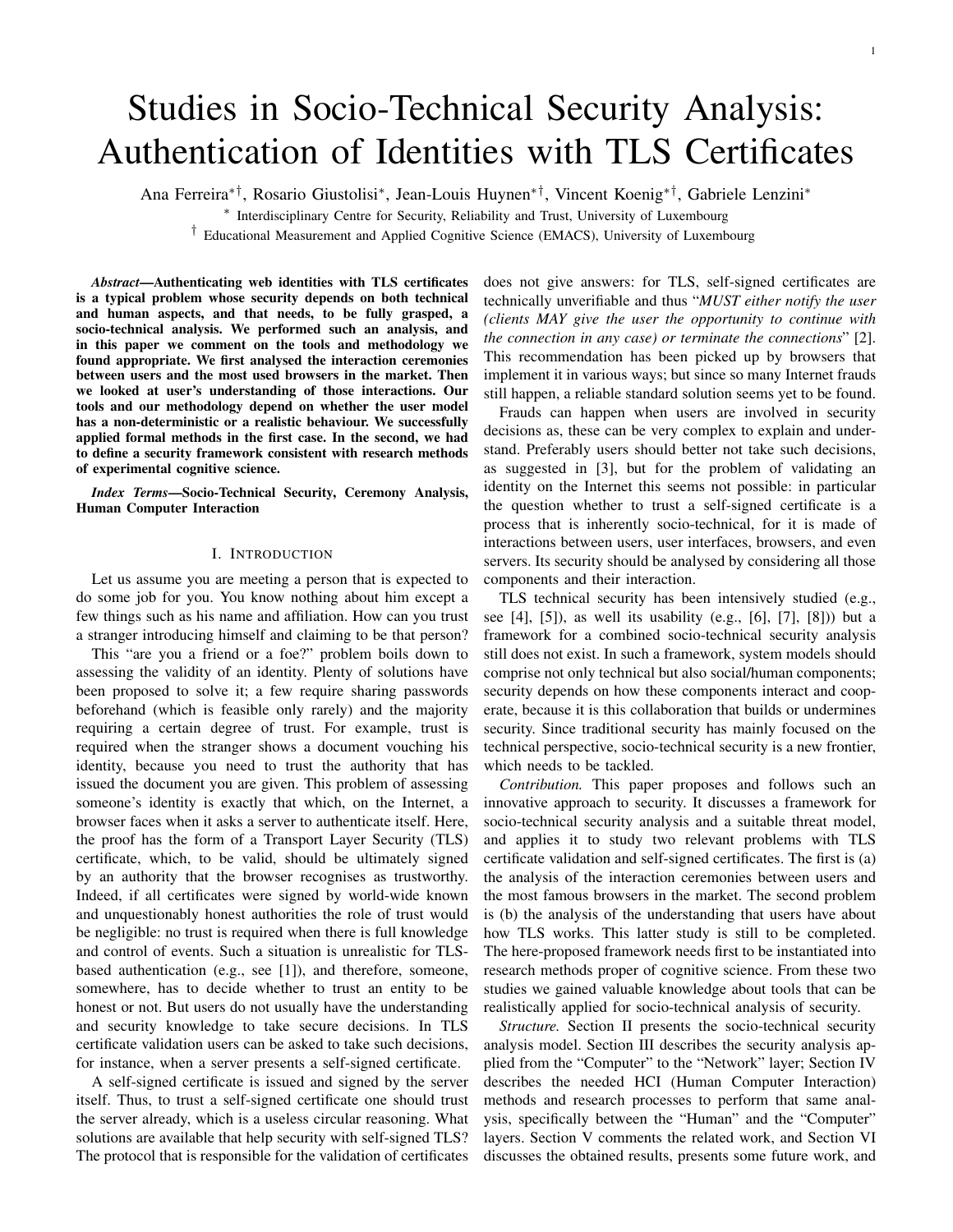concludes the paper.

# II. SOCIO-TECHNICAL SECURITY ANALYSIS

Our focus on socio-technical security compels us to revise traditional analysis techniques. Depending on the objective of the analysis, in fact, we may need different methodologies and tools. An analysis focusing on the technical side (communicating processes, applications and interfaces), with attackers controlling the networks or the interfaces, usually requires tools to reason about the behaviour of software components. Conversely one addressing the social side (persona and user behaviour) may require a research methodology to observe and reason about users interacting with the system.

We are interested in defining a framework where to model and analyse these two aspects together i.e., a system's social and technical components, in an integrated manner. We describe here a variant of Bella et al.'s concertina model [9]. Therein Alice and Bob are not metaphors for communicating processes, as in traditional protocol security, but personae linked to a set of interaction layers that connect humans and computers and, via the network, them with other computers and users (see Fig. 1). All the procedural elements that concern Alice, subscripted with an A, are drawn on the left side. The interactions between those elements are represented in grey boxes. The full description of these elements is given in [9]; here we recall that  $S_A$  is Alice's self, that expresses Alice's persona in a specific situation,  $P_A$ . It can be for example Alice at work.  $UI_A$  is an abstraction for all the interfaces that she uses to interact with the networked application  $p_A$ . This application interacts, through the network, with  $p_B$ , the only element of the here incomplete Bob's side. (Bob's side can have the same layered structure as Alice's.) Our variant (see Fig. 1) has also (1) a context,  $C_A$ ; and (2) a threat model (black triangles). Context is a complementary element that affects our system's interactions, especially the user's interactions, for example, how often or with which probability, a user acts in a certain fashion. Context could be the user's physical space, such when visiting the university of Luxembourg (UNILU), which influences user's perception of security when receiving an invalid certificate warning from a web site in the "uni.lu" domain, versus one with domain "med.up.pt". As a threat model we assume an intruder who controls, not only the network, as in the classical Dolev-Yao model [10], but also the interactions between the application, the user interfaces, the persona, and the context. The places where the attacker can strike are indicated as black triangles. The intruder's abilities are however as in the traditional Dolev-Yao model, with the adjunct ability of creating new interfaces with the elements he interacts with. By acting with a wider variety of interactions as well as with the context, the intruder can influence both the technical components and the user behaviour.

In our model, security depends thus on what happens across the layers, and its analysis results richer: we therefore talk of *socio-technical security* analysis.

In the sequel, we introduce the methodologies and tools that we have selected to analyse socio-technical security systems and evaluate/comment on those selected tools in



Fig. 1. The multi-layered security and threat model. Arrows are possible attacks. The intruder can control context, interaction, events between application and user interface, and the network.

two studies concerning socio-technical understanding of the security of TLS certificate validation. We have successfully applied formal methods (model checking) when considering layers from "network" until "computer", and when assuming users behave non-deterministically. This confirms Martina and Carlos's assertion that formal methods are useful to analyse security ceremonies [11]. To study instead security with more realistic user models we had to look into research methods of human-computer interaction (HCI) and cognitive science practices; as, to our knowledge, there is no framework for security analysis in those practices, we had to define one.

## III. STUDY 1 - TLS CERTIFICATE VALIDATION

From Sect. I we recall that a necessary condition for a server's identity to be authenticated is that the browser verifies the server's TLS certificate. If it cannot, because, for example, the certificate is self signed, the success of authentication may depend on the user: a browser can ask him to decide whether to proceed or abort the session.

In this study we analysed four of the most popular browsers – Chrome, Firefox, Internet Explorer, and Opera Mini – and how they interact with users when they encounter a self-signed certificate. Since the four browsers run different engines (i.e.,  $p_A$ ) and ceremonies with users (i.e., interactions between  $P_A$ and  $UI_A$ ), the analysis of the structure of the dialogue browseruser is rich in possibilities.

This analysis (cf. Fig. 2) is about the layers that span from  $p_B$  (server) to  $P_A$  (user). In fact, we modelled a server, a browser, an abstraction of the interface, and a simple model of a user who chooses non-deterministically among the options that are offered to him. Context is not necessary here, for the simple model of users is context-independent.

We tried different formalisms to model the entities in agreement with our multi-layered security model. We first used flow charts but, although intuitive, this formalism was not the best to model multi-layered interactions, aside from the fact that they lack formal semantics, a limitation that precludes any formal analysis. We thus chose UML activity diagrams, a fortunate choice for three reasons. They fit well with the layered representation, they give immediately an easy reading of TLS sessions (i.e., a quick glance at the diagrams of the browsers under study shows clearly their different validation mechanisms), and they can be easily translated into a formal

| <b>HUMAN</b> |                |             | <b>COMPUTER</b> |        |       | <b>NETWORK</b> |       |
|--------------|----------------|-------------|-----------------|--------|-------|----------------|-------|
|              |                |             |                 |        |       |                |       |
|              | $\overline{A}$ | interaction | UI <sub>A</sub> | events | $p_A$ | protocol       | $p_B$ |

Fig. 2. The multi-layered security and threat model used in Study 1. There is no context. The intruder is a man-in-the-middle.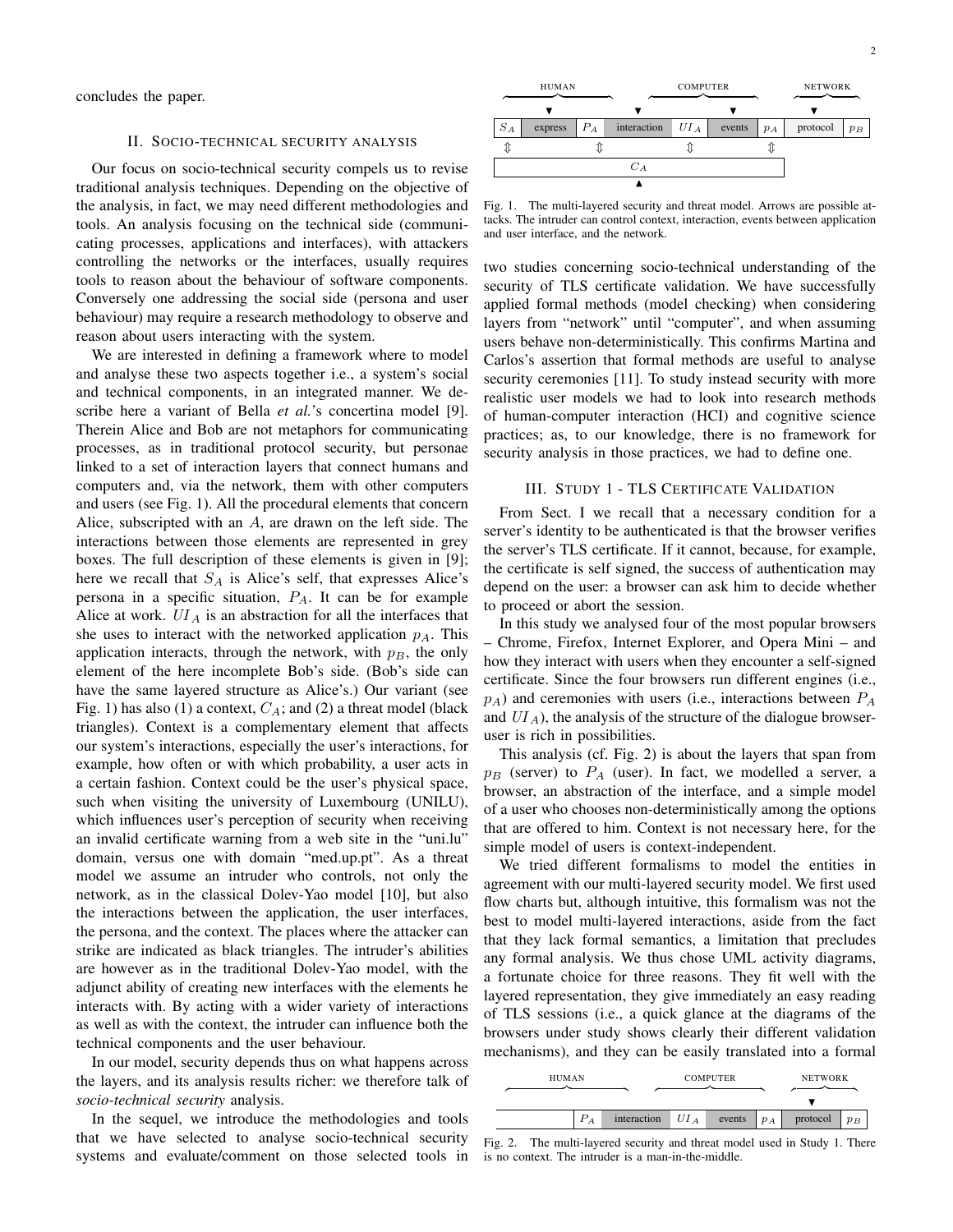language. We built the diagrams of Chrome and Firefox by looking at their official documentation and code. Internet Explorer and Opera Mini are closed-source, so we studied them empirically.

The pictures show a combination of mechanisms: Chrome complies with HTTP Strict Transport Security (HSTS) policy –a policy whereby a web server announces using only HTTPS– , Internet Explorer uses warnings extensively, Firefox is the most complete having a complex engine and elaborate user interactions, and Opera Mini clearly aims at being lightweight (as is designed for mobile platforms).

While modelling them in UML, we did not describe their full functionalities but limited them to how each browser treats certificate validation. Because of space limitations we only show here the Chrome diagram (Fig. 3). Our diagrams have four columns each representing communicating elements. Three are entities: User, Browser, and Server. Browser distinguishes two standard sub-entities: User Interface and Engine. Entities have a begin circle that points to their first activity. Thick arrows depict the flow of activities among different entities, while thin arrows stand for the internal entity flow. Arrow labels define the objects that are exchanged between activities. Some activities need to access data-stores, which are linked to activities via dashed arrows. Most activities are self-explanatory and common to all browser diagrams, such as *Display Webpage* and *Type/Click URL*. To keep the focus on the browser, the server activities are reduced to *Init.TLS*, whereby the server starts the TLS handshake on its side, and *Finish TLS*, where it concludes the handshake. There is no room to describe in further detail the diagram, but it can be easily understood with a basic UML background.

To carry on the analysis we coded the UML diagram in a variant of CSP (Communicating Sequential Processes) [12] called CSP#; however, a prototyped tool that translates UML activity diagrams in CSP will be available soon [13], a tool we would like to test in the future. We also modelled an intruder, a Dolev-Yao controlling the network, and the user. Capturing the complexities of user behaviour by a formal model is a challenging open issue. As explained in the introduction, we modelled the user as a non-deterministic process: this is the weakest assumption about the user skills: a ceremony that is secure for a non-deterministic user, is also secure for any user.

The last step of our prototype methodology consisted in defining relevant security properties. We identified four sociotechnical properties that bind TLS session, validation mechanisms, and user choices. We expressed them in linear temporal logic. One property is meant to evaluate the user involvement: it assesses whether the browser always warns the user when certificate validation fails. Two properties aim to evaluate whether the mechanisms that browsers adopt to manage failed certificate validations protect users from man-in-the-middle (MIM) attacks (e.g., if browsers can prevent users accessing a page controlled by the intruder). The last property is about informing the user that a MIM attack might have occurred in previous TLS sessions.

We verified the properties with the PAT (Process Analysis Toolkit) model checker [14]. The most interesting results regard Firefox. PAT reports a trace showing that Firefox does not warn the user when a certificate validation fails. This is due to the drawbacks of storing server certificates permanently, which Firefox allows its users to do. Moreover, it is worth noting that no browser keeps records of past warnings, exposing users to vulnerabilities when they bootstrap with MIM. This finding suggests a novel, more secure, strategy for browsers. Browsers should maintain a cache of invalid certificate hashes. In doing so, it would be possible for browsers to warn users when a different invalid certificate is presented by a server with which the browser has communicated in the past. Looking into this strategy is a matter of future work.

#### IV. STUDY 2 - HUMAN BEHAVIOURAL MODEL

This second study is on-going work on the layers that go from  $UI<sub>A</sub>$  to  $S<sub>A</sub>$ , thus it focuses on the human facing several options proposed by the computer. Studying user behaviour requires tools and research methods commonly employed in experimental psychology like surveys, diaries, focus-groups, interviews or non-interfering observations in a laboratory setting. By using those methods we do not intend to create a model of human behaviour, but rather to understand both quantitative (e.g., find whether patterns of secure/insecure behaviour exist) and qualitative aspects (e.g., explain those patterns) of human behaviour with regard to socio-technical attacks.

In our multi-layered security and threat model, we assume that socio-technical attacks may strike as indicated in Fig. 1. To study how users behave therein, we use the traditional hypothetical-deductive research process [15] that we have readapted to our needs.

The process starts when we define a hypothesis about an attack scenario. Starting from the multi-layered security and threat model, we identify key components such as the user (i.e., Human side), the application (i.e., Computer side), the context and the attack (and eventually some defence). Attack and Defence may compete: the former pushing users to an insecure behaviour, the latter, if present, to a secure behaviour.

To clarify the roles of the components and how they relate to one another during an attack scenario, we give every component a state and the possibility to act with input/output actions according to a Behaviour Control Process (BCP). A component's state is its being in a certain moment that will be used by the BCP to determine the next action to perform (like communicating/interacting with another component, changing its own state or even doing nothing). The state, like the BCP, can be very complex and we may not be able to formalize them fully. For instance, a browser integrates code acting as BCP (as seen in Section III) but we do not have an equivalent for the user, we can only inquire properties of the resulting behaviour by observing it during a laboratory experiment.

A hypothesis about potential patterns in user behaviours and the role of the different components is thus expressed using our model Fig. 4. Insights regarding the human behaviour can be gained from human information processing models, the decision taking research domain, error modeling and so on. The analysis of some traces of socio-technical attacks issued by incident response teams can also be a relevant source of information regarding the attack scenario.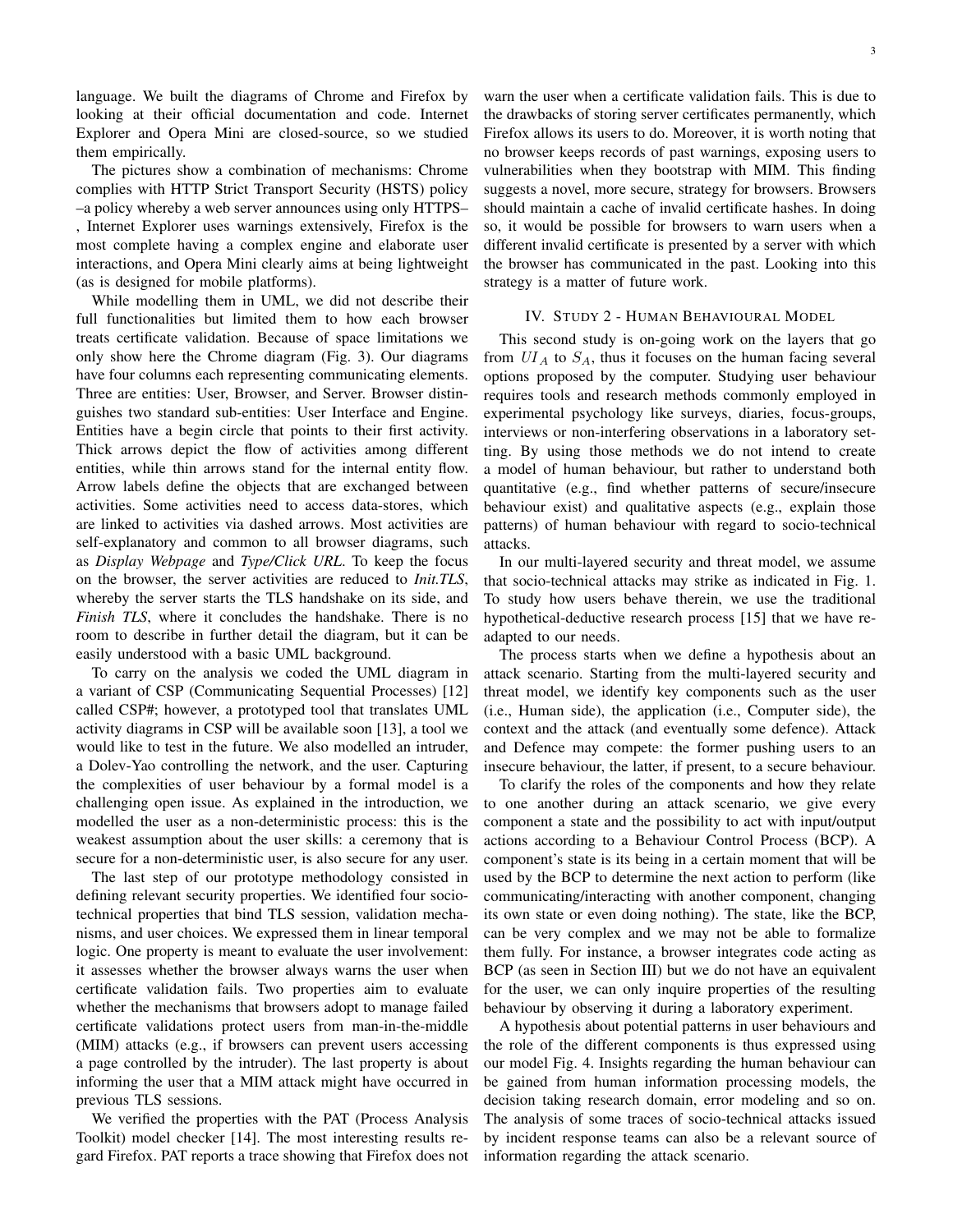

Fig. 3. Activity diagram for TLS certificate validation in Chrome

From this preliminary work the researcher will be able to choose the methodology that suits best the elicited hypothesis. The most important will be to define what is considered a secure behaviour in the following experiments, how this will be observed and what methodologies will be used to query the qualitative aspects of this behaviour. Those questions addressed, we will be able to design and implement the experiment to run.

As this study is still ongoing work we cannot contextualize the framework in a research process, but we can instantiate it to describe an attack scenario. We demonstrate the use of this framework by considering an attack against the TLS certificate verification in Google Chrome. We know that users already ignore 60% of Interstitial Warnings (IW) in Google Chrome [16] and this rate may increase if an Attack changes the user's state just before he makes a choice among the options  $UI_A$  offers him. By ignoring, we mean that users prefer to choose the option "Proceed anyway" and then store the self-signed certificate, over "Go back to safety" (equivalent to the back action) and closing the tab. An Attack controlling the user interface (i.e., Man-in-The-Browser) can send some specially crafted information (i.e., the payload) in order to force the user (BCP) to deviate from the prescribed (i.e., secure) behaviour. In Fig. 4 we see that the attack strikes in the  $P_A$ .  $UI_A$  interaction. We consider the application "Warning" being all the "Computer" layers until  $UI_A$  and the user being all the "Human" layers until  $P_A$ .

Here we choose to convey the payload by a fake IW which will be shown before the genuine one. The payload aims at misleading the user in interpreting a self-signed certificate as SELF-signed certificate, that is "certificate signed by S.E.L.F.", where SELF is a new certification authority yet unknown by the user's browser, but introducing itself as trusted in the text



Fig. 4. The multi-layered security and threat model used in Study 2.

of the IW. This introduces a polysemy on the word "self" that may lead the user to misinterpret the meaning of the word (called equivocation fallacy e.g. "The sign said "fine for parking here", and since it was fine, I parked here.").

As presented by the Sequence Diagram in Fig. 5, the fake IW only offers a "continue" action that leads to the genuine one. The genuine warning offers the option to bring the user back to the fake interstitial warning (loop) or to store the selfsigned certificate (then the attack succeeds). The only way for the user to escape this loop and make the attack fail is to hit the browser's close button at any time or to hit the back button when he is on the fake IW.

The context  $C_A$  does not actively play a role in this attack scenario but could be used by a defence (see the empty arrow in Fig. 4). For instance, in addition to the explanations the Genuine Warning given to the user, a link to some education / information material could be proposed. This could affect the user's state and change his following behaviour, hopefully to one that tends to be more secure.

After having been clearly defined, the attack scenario is implemented. The implementation heavily relies on the choice of some tools. If the attack uses software, such as a phishing attack, then we need a software tool to implement and launch it; if the attack is of the social-engineering kind, implementing it will probably mean to train an actor. In the case of this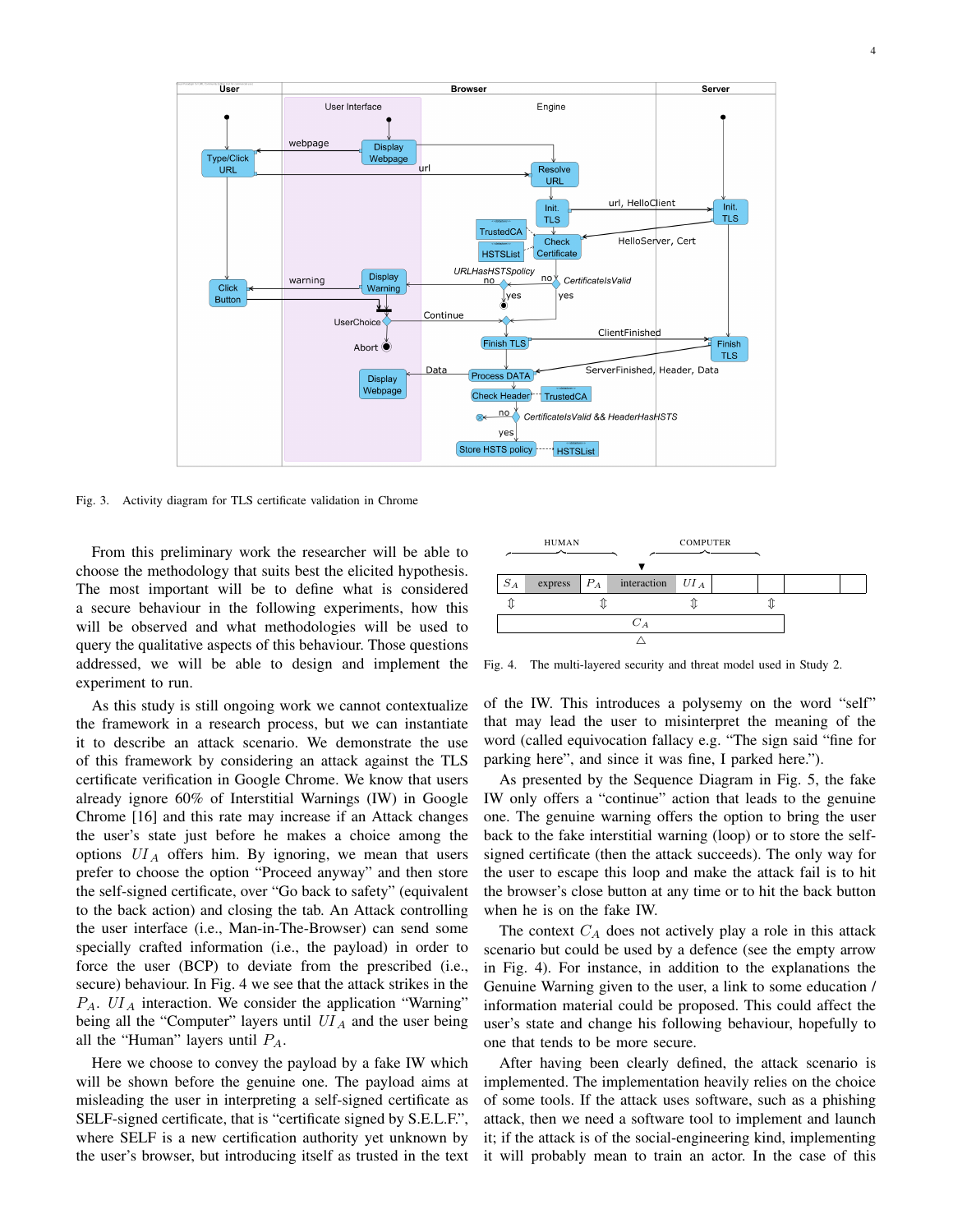

Fig. 5. Sequence diagram for the studied attack scenario. We use alternatives this way to emphasize the needed actions to make the attack fail or succeed. The possible use of the Context  $C_A$  as a defence is not represented here for the sake of simplicty.

attack scenario, it is fairly easy to design a fake IW from the Chromium's source code. A tool like BeEF [17] could also come handy to reproduce experiments amoung the participants.

To test any hypothesis about how people resist such misleading inputs we need to instantiate the whole research process (e.g., to decide how to launch the attack, what and how to observe, what to ask users afterwards, etc.) and to run the corresponding experiments. Then we could observe the patterns that lead users to resist or to fall for the attack and try to explain those patterns with the analysis of the qualitative investigations. This is future work that we plan to do in the usability laboratory.

### V. RELATED WORK

In this section we present some related work that has also focused on the security analysis and usability of browser security warnings and, in particular, of TLS certificates. There is much work available on the analysis of the TLS protocol but we only refer to two recent works which summarise most security problems. SSL/TLS certificate validation has many implementation vulnerabilities specially in e-commerce websites [5]. This paper analyses SSL/TLS certificate validation in non-browser applications. In addition, little attention is paid to the problem of correctly authenticating the service provider by the users. Josang's et al. work [4] tries to develop a framework to provide for user authentication assurance. However, these researchers do not focus on the fact that a user authenticating the service provider will provide more ways to perform sociotechnical attacks. Attackers will probably focus even more on social engineering to implement successful attacks. These authors' main conclusion is that it is essential to integrate user and server authentication in the same framework. So to devise a platform where both socio and technical aspects of TLS security can be developed and implemented together. We also share this view.

Works about security usability and browser warnings conclude that users do not look at browsers' cues or security indicators and that they are lead to the incorrect decision in 40 percent of the time [18]. Some works try to improve user's awareness, for example with visual augmented security [19] which informs users about security decisions or even with improved interaction techniques to prevent spoofing [20]. These are small improvements as visual deception attacks can fool knowledgeable users even when these are alert to find security problems [18]. Sunshine's et al. [8] further concludes that even custom/improved warnings are not enough and ideally security designers should avoid them altogether.

For a more integrated security analysis of the socio-technical aspects in general, we could not find much research available, much less even for the TLS authentication scenario. As already mentioned, Cranor's work [3] introduces a generic framework to reason about the human in the loop regarding security to help system's designers to avoid mistakes within the communications between several system's components. However, it does not focus on analysing and implementing socio-technical attacks. Other research has been done to develop socio-technical frameworks to anticipate organizational threats [21] or define warning systems for socio-technical incidents [22]. It is not referred what will happen if some non-specified vulnerability is exploited or how they would change their procedures in order to mitigate and help the user to avoid these in practice, as we plan to do in future research.

#### VI. DISCUSSION AND FUTURE WORK

We presented a framework for analysing socio-technical security of systems, and applied it to study the TLS certificate validation and self-signed certificates. The multi-layered security and threat analysis model presented in this paper can express and integrate socio-technical interactions for all components within the system in analysis together with the context where that system is set. As is common knowledge, security can include several layers, and if we miss one of them, we can be opening vulnerability doors where those layers can be compromised. If we are able to see the whole picture and include the whole system (both human and technical) in the security analysis, it will help us find and tackle more vulnerabilities between all the involved elements.

Human intervention is central to the success/failure of an attack, specially in the scenario of TLS certificate validation. This problem needs to be tackled first at the level of understanding. If users do not understand the concepts for which they are being asked to act upon, then their security decisions may not be based on true assumptions. How to address this situation? Training users? Improve warnings and messages in a way users can both read them and gain a good understanding of security protocols (can both be achieved)? Or simply accept users do not need to fully understand security protocols? Also, if users are in different states of mind regarding the concept of certificates, maybe the experiment with the presented sociotechnical attack can generate richer and more close to reality data. This could help us encounter different patterns of behaviour regarding a user's personal context and characteristics to define better ways to apply defences to such types of attacks.